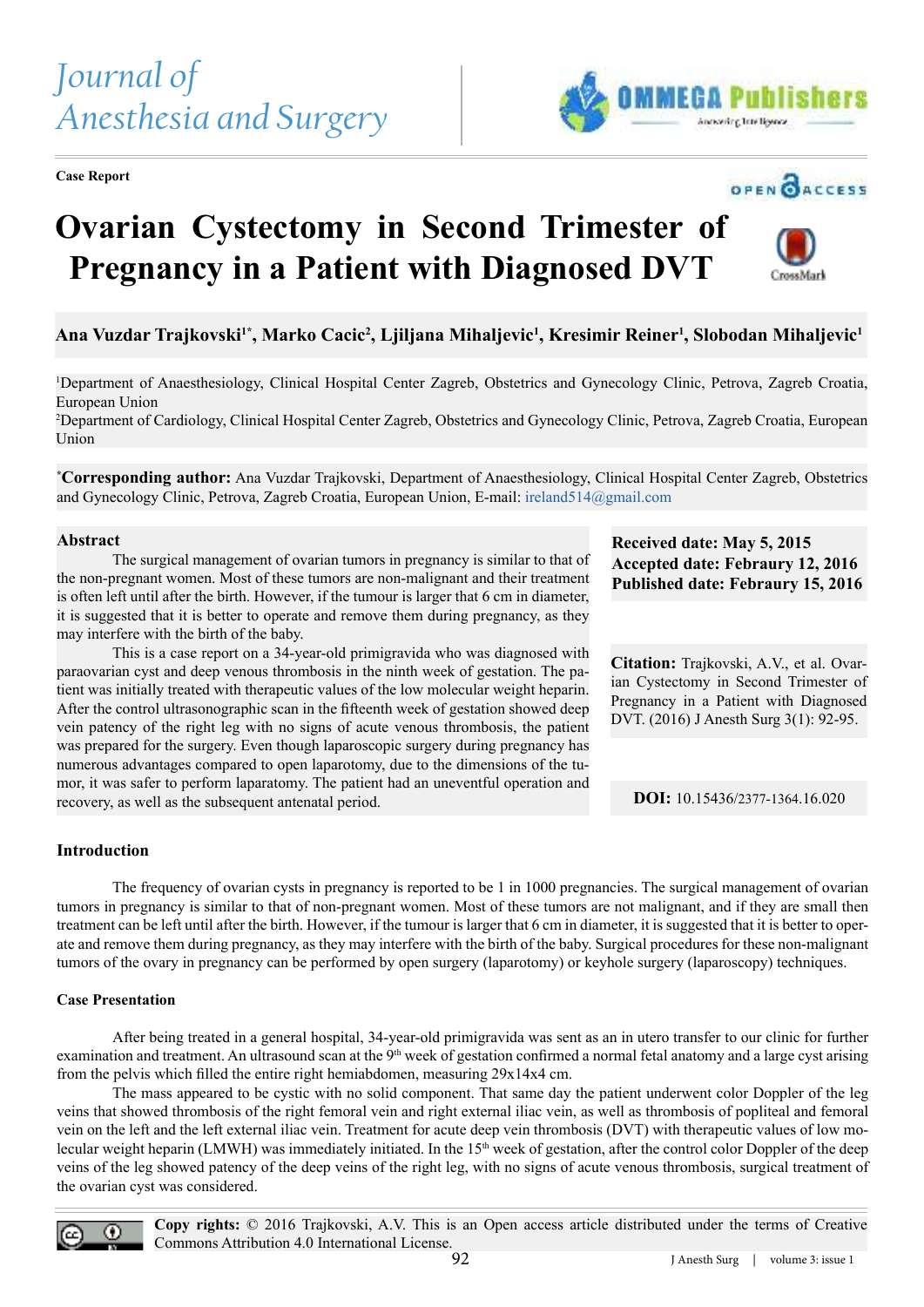The cyst was not complex and was reported to be a simple cyst. Because the left ovary was not visualized at all, and because of the relationship of the cyst with the uterus and the cyst being so big, it was suggested to be of probable ovarian origin. The overall morphological features of the mass did not indicate malignancy. Tumor markers for malignancy also suggested the cyst being benign (Table 1). In the view of the large size of the cyst, the surgical option to remove the cyst by the laparotomy technique was discussed with the patient, which she agreed to. Surgery was performed in the  $16<sup>th</sup>$  week of gestation. The patient was asymptomatic and the height of the uterine fundus corresponded to the  $16<sup>th</sup>$  week of gestation.

**Table 1**

| <b>Tumor markers</b> | <b>Measured values</b> | <b>Normal Values</b> |
|----------------------|------------------------|----------------------|
| Alpha fetoprotein    | 19.1                   | $\rm < 7.0~mag/L$    |
| CEA.                 | 0.6                    | $\leq$ 3.8 mcg/L     |
| $CA-125$             | 28.4                   | $<$ 35 kIU/L         |
| CA 15-3              | 14.7                   | $<$ 25 kIU/L         |

 The patient was premedicated with intravenous metoclopramide and ranitidine. After rapid sequence induction of general endotracheal anaesthesia with thiopental and succinylcholine, anaesthesia was maintained with fentanyl, rocuronium and sevoflurane. The patient was mechanically ventilated with IPPV mode with the use of PEEP of  $10 \text{ cm H}_2$ O. The patient woke up about twenty minutes after the surgery without reversion of muscle blocks. Nasogastric tube was passed to remove any gaseous distension of the stomach. Anesthesia passed without complications and adverse events.

 During laparotomy, a large paraovarian cystic formation sized 37x32 cm, with wall thickness of 0.2 -0.3 cm was found. The cyst occupied entire right hemiabdomen and compressed the surrounding structures. The surgeon performed puncture of the cyst and the obtained content was sent for urgent cytological analysis. Cytological finding suggested it was a serous cyst. Next procedure was aspiration of the cyst content and a total of 10 liters of serous fluid was evacuated from the cyst. Subsequently, cystectomy of paraovarian cyst was performed and the cyst was immediately sent on the pathological analysis. The histopathological findings also suggested the cyst beign benign. The wall of the cyst was described as being built from the connective tissue and the lumen of the cyst was described as being covered with normal epithelium. The right ovary was completely neat, as well as the uterus, size of which corresponded to the 16<sup>th</sup> week of pregnancy. Fallopian tubes were normal on both sides, as well as the left ovary. Surgical procedure was uneventful.

 No tocolytics were used as there was no evidence for any role of tocolytics at this gestational age. Prophylactic antibiotics were administered. The fetal heart was auscultated before and after the procedure.

 Postoperative recovery was uncomplicated and eight days after the procedure, the patient was moved to the department of obstetrics and gynecology at the general hospital, from which she initially came to our clinic. DVT prophylaxis was continued after recanalisation of the veins of the leg in the  $15<sup>th</sup>$ week, as well as throughout the whole surgical procedure and throughout the rest of the pregnancy. The patient had an un-



eventful vaginal delivery in the  $39<sup>th</sup>$  week of gestation. She gave a birth to a healthy male child. The weight of the child at birth was 3370 g, the length was 51 cm, and the child had 10/10 Apgar scores.

#### **Discussion**

 Every move considering this case, in the terms of the treatment of the deep venous thrombosis, prevention of pulmonary embolism during surgery, successful laparotomy, and further monitoring of pregnancy, to be successful and without further complications and adverse events for both mother and fetus, led us to the various questions and dilemmas. Several problems and issues arose with respect of this case.

 A primary question is when can we perform cystectomy in the state of deep venous thrombosis, considering the time of thrombosis occurrence, with the least risk of fatal pulmonary embolism and how long does it take for thromobotic complications to occur without placing temporary inferior vena cava  $(IVC)$  filter?

 Is there some kind of other non-invasive solution for preventing fatal PE? What is the time required for thrombus resolution and vein wall remodeling? How many ultrasound controls do we need to perform during the treatment of DVT and after the resolution of the thrombus?

 Given the size of the cyst, there was no doubt about the need for surgical treatment. Resection of the cyst was only a question of time due to the DVT and the pregnancy.

 The frequency of ovarian tumours is about 1 in 1000 pregnancies<sup>[\[1\]](#page-2-0)</sup> and those which are malignant represent about 1 in 15,000 to 32,000 pregnancies<sup>[\[2\]](#page-2-1)</sup>. Management of the adnexal mass, whether it be conservative or surgery, remains controversial. Surgical removal is considered to reduce the risk of undiagnosed malignancy, torsion, infection, rupture, haemorrhage and obstruction of labour. Furthermore, the risk of obstruction of labour is calculated to be 17% to 21%[\[3\]](#page-2-2) .

 Most surgical options for adnexal masses in pregnancy are managed ideally in the second trimester after organogenesis is complete, thus decreasing the risk of fetal loss and eliminating 15% to 20% background risk of spontaneous miscarriage and allowing for spontaneous regression of the mass<sup>[\[4\]](#page-2-3)</sup>. There is evidence which suggest that laparoscopy and laparotomy do not difer with regard to the fetal outcome, that is, fetal weight, gestational age, growth restriction, infant survival and fetal malformations[5]. However, the infusion of gas into the abdomen during the key-hole procedure may have adverse efects on the fetus. Additional gasless technique is also under study. Due to the dimensions of the tumor, it was safer, both for the patient and the baby, to perform open surgery (laparotomy).

Given the proven DVT we started a treatmet of DVT before cystectomy.

 According to the 2012 guidelines of American College of Chest Physicians (ACCP) guidelines on VTE and pregnancy, once it is determined that anticoagulation is indicated, it should be initiated using subcutaneous LMWH, intravenous unfractionated heparin (UFH), or subcutaneous unfractionated heparin  $($ UFH $)$ <sup>[\[6\]](#page-2-4)</sup>.

 Subcutaneous LMWH is preferred over intravenous UFH or subcutaneous UFH in most patients because it is easier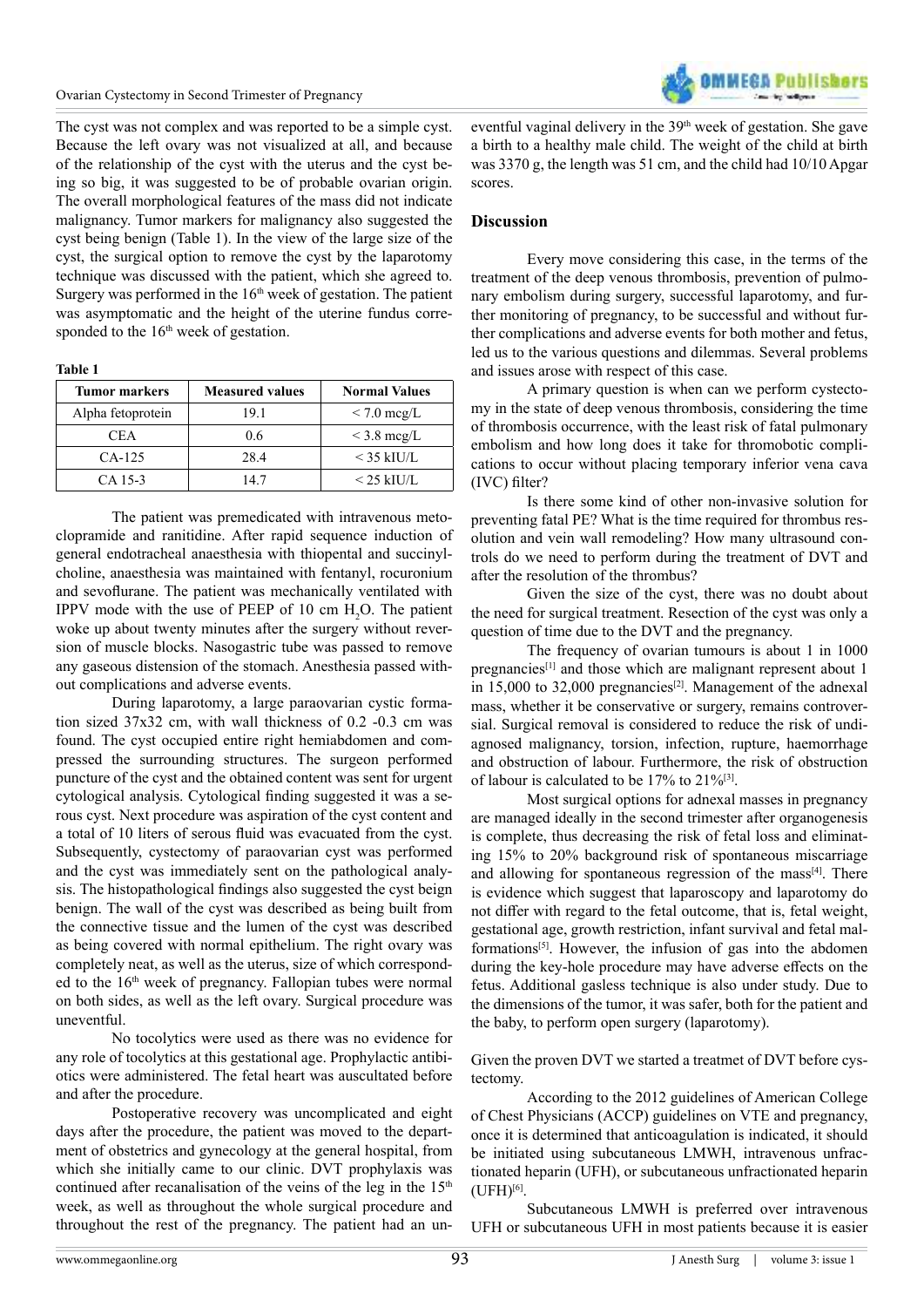to use and it appears to be more efficacious with a better safety profile<sup>[\[7\]](#page-3-0)</sup>.

IVC filters have been used during pregnancy $[8,9]$ . There are circumstances in the management of thromboembolic events during pregnancy when anticoagulant therapy is either contraindicated or not advisable, such as when pulmonary embolism (PE) or deep venous thrombosis is diagnosed close to the term, given the risk of bleeding during delivery. In these cases, the thromboembolic risk can be controlled using temporary inferior vena cava filters (T-IVCFs)<sup>[\[10\]](#page-3-2)</sup>.

 Another solution is thrombolysis/thrombectomy. Teratogenicity due to the thrombolytic agents has not been reported, but the risk of maternal hemorrhage is high. As a result, thrombolytic therapy should be reserved for pregnant patients with life-threatening acute PE (ie, persistent and severe hypotension due to the PE)<sup>[\[11\]](#page-3-3)</sup>. Case reports of thrombectomy suggest that it can be used successfully as a life saving measure when other measures have failed<sup>[\[12,13\]](#page-3-4)</sup>.

 In our case, given the good response to the therapeutic dose of LMWH, there was no need for additional treatment of DVT, even though we know the most serious complication of deep vein thrombosis (DVT) or nonfatal pulmonary embolism (PE) is fatal PE. However, reliable estimates as to the risk of fatal PE in patients with treated DVT or PE are lacking $[14]$ .

 Therefore, it was only reasonable to think and to seek non-invasive possibility of reducing the risk of fatal PE. Although in animal models, the study examines the hemodynamic changes and physiologic shunting across the right and left lungs after fat embolism as inluenced by unilateral PEEP, using the contralateral lung as well as the lungs in animals with no PEEP as controls. The role of positive end expiratory pressure (PEEP) was evaluated in preventing the deleterious mechanical respiratory effects of fatty acid pulmonary embolism, confirmed the value of PEEP in the therapy of the pulmonary manifestations of fat embolism which are the lethal factors in the fatty embolism syndrome. PEEP can not only significantly decrease the amount of shunting but also can aid in maintaining normal respiratory mechanics and normal systemic oxygen saturations<sup>[\[15\]](#page-3-6)</sup>.

 Also, Zasslow and et showed that PEEP up to 10 cm H2O does not alter the pulmonary arterial wedge pressure (PAWP) - RAP diference, it can be safely applied without the concern of paradoxical arterial embolism<sup>[\[16\]](#page-3-7)</sup>.

 Due to the lack of reports about the possibility of using PEEP as prevention of pulmonary embolism in patients with proven DVT, further trials are needed.

The process of recanalization was shown to be confined mainly to the irst 6 weeks after thrombosis and shows little pro-gression afterward. The report by Bert van Ramshorst et al<sup>[\[17\]](#page-3-8)</sup>, showed that the recanalization of the thrombus in lower-limb DVT is not a slow process as was suggested in the past.

The natural course of venous thrombosis is threefold $[18]$ . Initial loose thrombus becomes adherent to the vein wall by the end of the first week. The local inflammatory response of the vessel wall initiates the organization of thrombus with subsequent contraction, and spontaneous lysis of the area within the thrombus finally leads to recanalization. Thrombus regression reflects the overall outcome of these processes.

 In our case, exactly six weeks after the diagnosis and treatment of the DVT, ultrasound confirmed deep vein patency of deep veins of the right leg, with no signs of acute venous thrombosis. A series of ultrasounds may be done over several days to determine if a blood clot is growing or to be sure a new one hasn't developed<sup>[\[19\]](#page-3-10)</sup>.

 One of the issues in our case, was also the safety of vaginal birth in the patient receiving prophylactic doses of LMWH subcutaneously. There are several studies which suggest similar vaginal delivery rates between the patients receiving prophylactic LMWH and the general obstetric population[\[20,21\]](#page-3-11). We decided to continue with subcutaneous LMWH throughout the rest of the pregnancy which also showed as the right choice because the patient had an uncomplicated vaginal birth at the 39<sup>th</sup> week of gestation.

# **Conclusion**

This case demonstrates that, at the  $16<sup>th</sup>$  week of gestation, an ovarian cystectomy is possible using the laparotomy approach and after the drug therapy for the DVT was applied.

 In our case, pregnancy of a patient was doubly burdened, first by the DVT and then by the presence of a large ovarian cyst. Both diagnoses were endangering the patient and fetus. We decided to act according to the guidelines of American College of Chest Physicians (ACCP) on the VTE and pregnancy, after which the cystectomy was committed by surgical laparotomy.

 We know that reliable estimates as to the risk of the fatal PE in patients with treated DVT or PE are lacking, and according to the guidelines, we did not have an indication for setting inferior vena cava filters (IVC), with an additional problem in our case and that is the presence of cyst which occupied the entire right hemiabdomen and worked pressure on surrounding structures.

 Due to the lack of reports about the possibility of using PEEP as prevention of pulmonary embolism in patients with proven DVT, further trials are needed.

 Our experience gained from this case suggests a good response to the treatment of DVT with LMWH in pregnancy, as well as the ultrasound confirmation that the process of recanalization is faster than previously thought. We can also confirm that the adnexal masses in pregnancy are managed ideally in the second trimester after organogenesis is complete, which decreases the risk of fetal loss.

 After both types of treatment, the patient and the child are well. At the time of writing this case report a patient is without complications and adverse events and lives a life of a mother of a healthy five months child.

# **References**

<span id="page-2-0"></span>[1. Hermans, R.H., Fischer, D.C., van der Putten, H.W., et al. Adnexal](http://www.ncbi.nlm.nih.gov/pubmed/12771526) [masses in pregnancy. \(2003\) Onkologie 26\(2\): 167-172.](http://www.ncbi.nlm.nih.gov/pubmed/12771526)

<span id="page-2-1"></span>2. Goffinet, F. Ovarian cyst and pregnancy. (2001) J Gynecol Obstet [Biol Reprod 30\(1 Suppl\): S100-S108.](http://www.ncbi.nlm.nih.gov/pubmed/11917371)

<span id="page-2-2"></span>[3. Yuen, P.M., Chang, A.M. Laparoscopic management of adnexal mass](http://www.ncbi.nlm.nih.gov/pubmed/9049293) [during pregnancy. \(1997\) Acta Obstet Gynecol Scand 76\(2\): 173-176.](http://www.ncbi.nlm.nih.gov/pubmed/9049293)

<span id="page-2-3"></span>[4. Sanaullah, F., Trehan, A.K. Ovarian cyst impacted in the pouch of](http://www.ncbi.nlm.nih.gov/pubmed/19830152) [Douglas at 20 weeks' gestation managed by laparoscopic ovarian cys](http://www.ncbi.nlm.nih.gov/pubmed/19830152)[tectomy: a case report. \(2009\) J Med Case Rep 3: 7257.](http://www.ncbi.nlm.nih.gov/pubmed/19830152)

[5. Mendilcioglu, I., Zorlu, C.G., Trak, B., et al. Laparoscopic manage](http://www.ncbi.nlm.nih.gov/pubmed/11838308)[ment of adnexal masses. Safety and efectiveness. \(2002\) J Reprod Med](http://www.ncbi.nlm.nih.gov/pubmed/11838308) [47\(1\): 36-40.](http://www.ncbi.nlm.nih.gov/pubmed/11838308)

<span id="page-2-4"></span>[6. Bates, S.M., Greer, I.A., Middeldorp, S., et al. VTE, thrombophilia,](http://www.ncbi.nlm.nih.gov/pubmed/22315276)